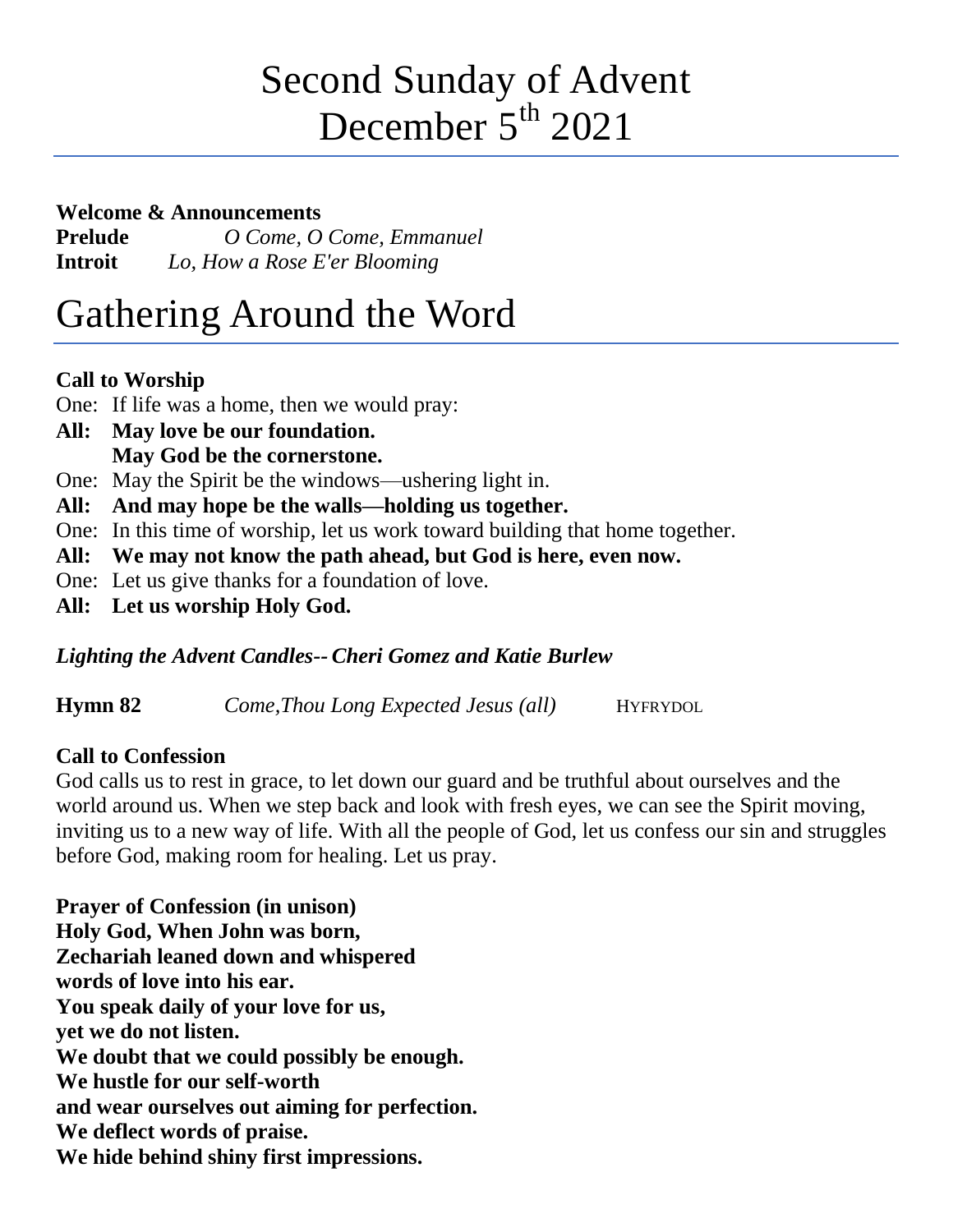**Forgive us. Trusting our worth is the hardest job. Open our ears as you open our hearts, so that we might rest on the foundation of goodness you have laid for us. In Christ Jesus we pray, Amen.**

#### **Assurance of Pardon**

Beloved of God, no matter where we are, no matter what we do, God continues to say to us: "You are loved; you are forgiven." That is the foundation of our lives of faith. That is the truth upon which we build our home. So breathe deeply. There is grace and peace here. Know and believe this good news:

#### **All: By the grace of Jesus, we are loved and forgiven. Thanks be to God!**

#### **Passing the Peace**

#### **Response**

*Glory be to the Father, and to the Son, and to the Holy Ghost; as it was in the beginning, is now, and ever shall be, world without end. Amen, amen.*

## Listening to the Word

#### **Prayer for Illumination of God's Word**

O God whose words bring life, we are easily distracted. Sometimes, we take the easy way out when it comes to hope. So today we ask for your help. Settle our hearts. Quiet our minds. Open our ears. Help us to rest in you. Help us to listen for your good news. Through Christ we pray, amen.

**First Reading Malachi 3:1-4** Look, I am sending my messenger who will clear the path before me; suddenly the LORD whom you are seeking will come to his temple. The messenger of the covenant in whom you take delight is coming, says the LORD of heavenly forces. **<sup>2</sup>** Who can endure the day of his coming? Who can withstand his appearance? He is like the refiner's fire or the cleaner's soap. **<sup>3</sup>** He will sit as a refiner and a purifier of silver. He will purify the Levites and refine them like gold and silver. They will belong to the LORD, presenting a righteous offering. <sup>4</sup> The offering of Judah and Jerusalem will be pleasing to the LORD as in ancient days and in former years.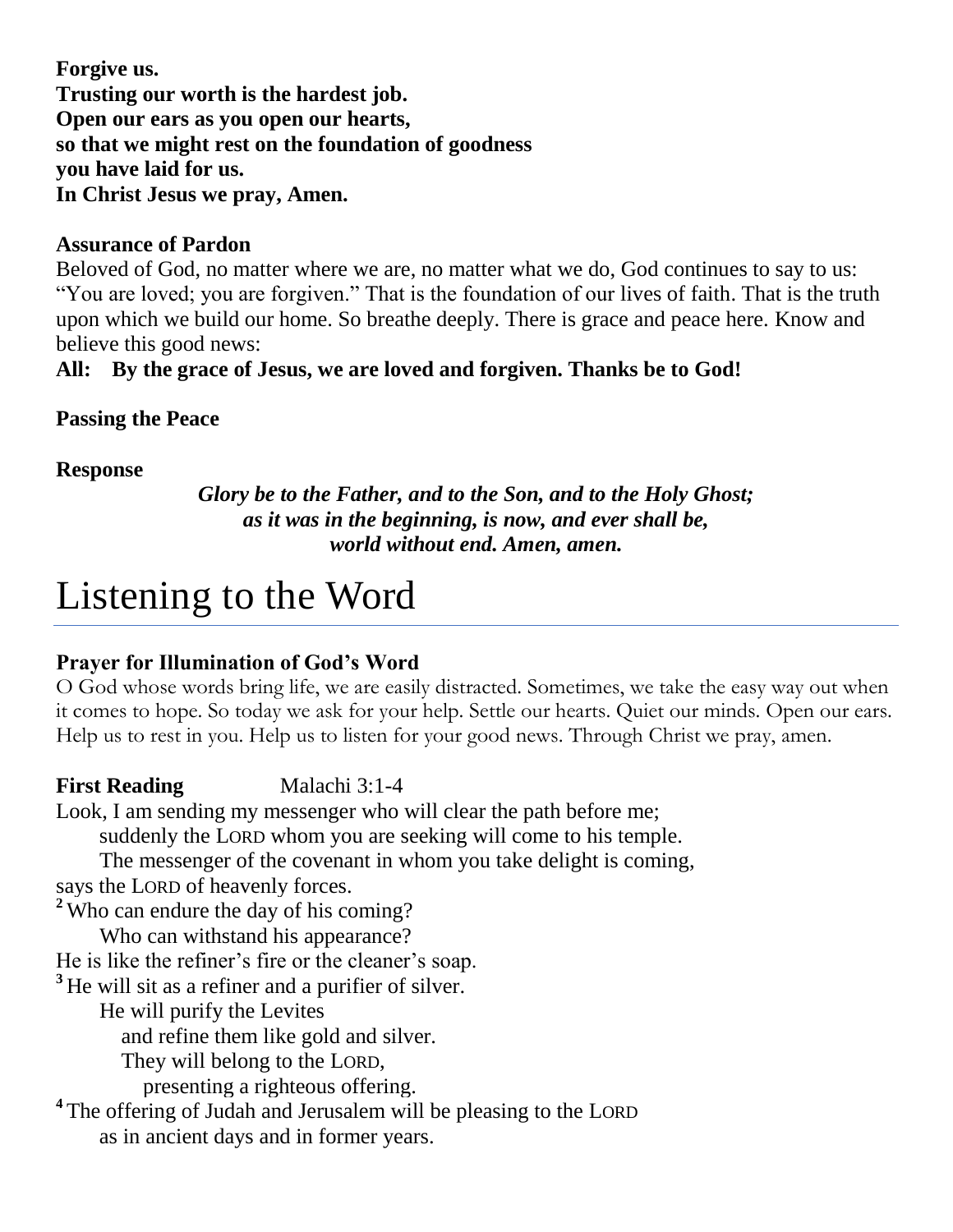#### **Sharing Faith with the Younger Church**

#### Anthem *Comfort, Comfort Now My People* GENEVA 42 arr. John L. Bell

#### **Second Reading** Luke 1:57-80

**<sup>57</sup>** When the time came for Elizabeth to have her child, she gave birth to a boy. **<sup>58</sup>** Her neighbors and relatives celebrated with her because they had heard that the Lord had shown her great mercy. **<sup>59</sup>** On the eighth day, it came time to circumcise the child. They wanted to name him Zechariah because that was his father's name. <sup>60</sup> But his mother replied, "No, his name will be John."

**<sup>61</sup>** They said to her, "None of your relatives have that name." **<sup>62</sup>** Then they began gesturing to his father to see what he wanted to call him.

**<sup>63</sup>** After asking for a tablet, he surprised everyone by writing, "His name is John." **<sup>64</sup>** At that moment, Zechariah was able to speak again, and he began praising God.

**<sup>65</sup>** All their neighbors were filled with awe, and everyone throughout the Judean highlands talked about what had happened. **<sup>66</sup>** All who heard about this considered it carefully. They said, "What then will this child be?" Indeed, the Lord's power was with him.

**<sup>67</sup>** John's father Zechariah was filled with the Holy Spirit and prophesied,

**<sup>68</sup>** "Bless the Lord God of Israel

because he has come to help and has delivered his people.

**<sup>69</sup>** He has raised up a mighty savior for us in his servant David's house,

- **70** just as he said through the mouths of his holy prophets long ago.
- **<sup>71</sup>** He has brought salvation from our enemies

and from the power of all those who hate us.

- <sup>72</sup> He has shown the mercy promised to our ancestors, and remembered his holy covenant,
- **73** the solemn pledge he made to our ancestor Abraham.

He has granted **<sup>74</sup>** that we would be rescued

- from the power of our enemies
- so that we could serve him without fear,
- **75** in holiness and righteousness in God's eyes, for as long as we live.
- **<sup>76</sup>** You, child, will be called a prophet of the Most High, for you will go before the Lord to prepare his way.
- **<sup>77</sup>** You will tell his people how to be saved through the forgiveness of their sins.
- **<sup>78</sup>**Because of our God's deep compassion, the dawn from heaven will break upon us,
- **79** to give light to those who are sitting in darkness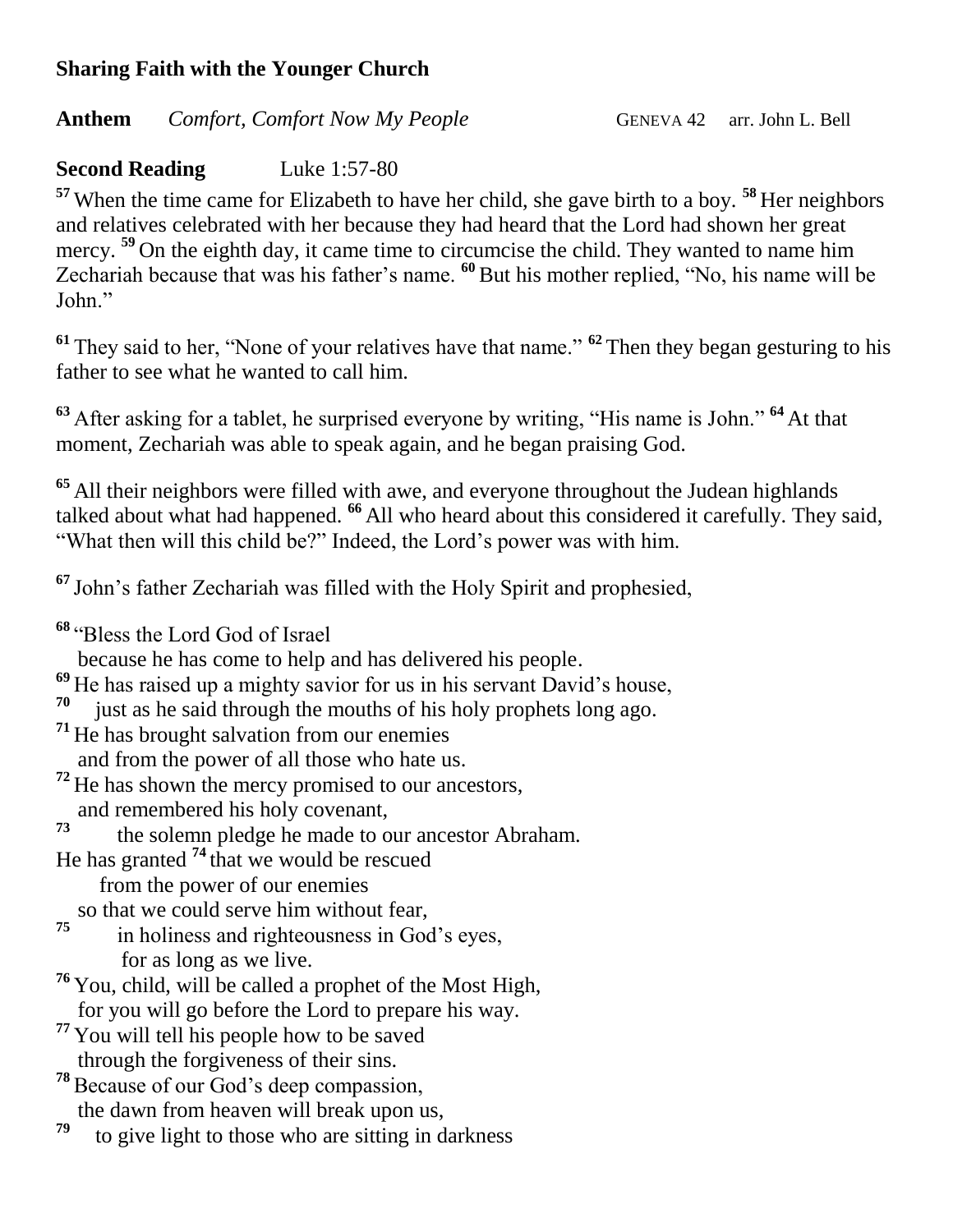and in the shadow of death, to guide us on the path of peace."

**<sup>80</sup>** The child grew up, becoming strong in character. He was in the wilderness until he began his public ministry to Israel.

**Sermon**

# Responding to the Word

| Hymn 109                             | Blest Be the God of Israel (all)                                                                                                                                                                                                | <b>MERLE'S TUNE</b> |
|--------------------------------------|---------------------------------------------------------------------------------------------------------------------------------------------------------------------------------------------------------------------------------|---------------------|
| <b>Affirmation of Faith</b>          | <b>Church Creed</b>                                                                                                                                                                                                             |                     |
| <b>Sharing our Prayers</b>           |                                                                                                                                                                                                                                 |                     |
| The Lord's Supper                    |                                                                                                                                                                                                                                 |                     |
| <b>Invitation to the Table</b>       |                                                                                                                                                                                                                                 |                     |
| One:<br>All:<br>All:<br>One:<br>All: | <b>The Great Thanksgiving</b><br>The Lord be with you!<br>And also with you.<br>One: Lift up your hearts.<br>We lift them to the Lord.<br>Let us give thanks to the Lord our God!<br>It is right to give our thanks and praise. |                     |
| The Lord's Prayer                    |                                                                                                                                                                                                                                 |                     |
| <b>Sharing the Feast</b>             |                                                                                                                                                                                                                                 |                     |
| <b>Prayer after Communion</b>        |                                                                                                                                                                                                                                 |                     |
| Hymn 105                             | People, Look East (vrs. 1, 4, 5)                                                                                                                                                                                                | <b>BESANCON</b>     |
| Civing Book to Cod's Kingdom         |                                                                                                                                                                                                                                 |                     |

#### **Giving Back to God's Kingdom**

*May our gifts be used to transform the world we live in to better reflect the home God has envisioned for us—a home of peace, built on the foundation of love.*

#### **The Doxology**

*Praise God, from whom all blessings flow; Praise Christ, all creatures here below; Praise God above, you heavenly host; Praise Father, Son, and Holy Ghost. Amen.*

#### **Charge & Benediction**